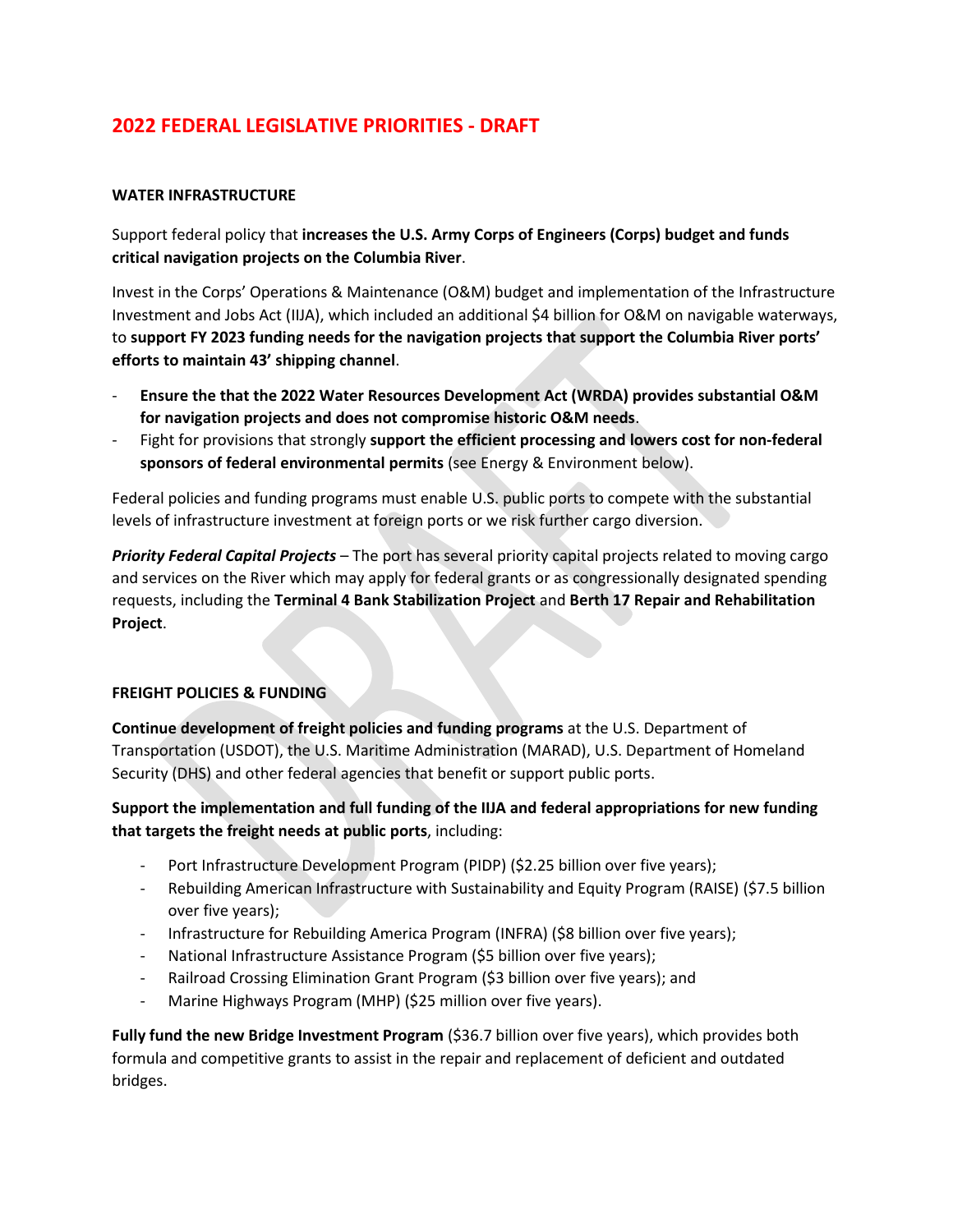- This program should **provide adequate federal resources to ensure the timely replacement of the I-5/Columbia River Bridge**.

Support policies, programs, and federal agencies that promote freight rail competitiveness. This will **increase the marketability of Terminal 5**, where significant local and federal investments were made to complete the \$251 million West Vancouver Freight Access Project (WVFA).

Enforce administrative rules and support legislative proposals for the safe shipment of goods, including energy products and hazardous materials, by road, rail, and water.

*Priority Federal Capital Projects* – The port has several priority capital freight projects which may apply or support a partner's application for federal grants or as congressionally designated spending requests, including the **I-5/Columbia River Bridge Project** (see above) and the **32nd Avenue Arterial Extension Project** (City of Vancouver).

## **ECONOMIC DEVELOPMENT**

**Support revitalization of the port's Terminal 1 waterfront project**, a mixed-use development with plans to construct a public market, hotel, retail, commercial and community spaces.

- The Maritime Dock Reconstruction Project is a critical component of this Terminal 1 **redevelopment.** The Port is aggressively seeking federal funding to support the dock, including opportunities available in existing programs, with new grants in the IIJA, and through needed statutory changes.
- An example of a statutory change that could benefit the dock project would be to expand PIDP eligibility to support tourism and/or river cruise infrastructure, which would better track modern developments made by our public ports (*see Maritime Infrastructure: Public Ports Engage in an Extensive Range of Activities beyond Freight Movement, GAO-22-104630, Dec 15, 2021*).

**Support federal tax policies that financially assist existing businesses and attract new tenants at public ports, including the New Market Tax Credits (NMTC) and federally designated Opportunity Zones**. These are important ways the federal government provides tools to improve the overall economic environment to incentivize growth within public ports.

**Ensure navigation on the Columbia River is protected as Columbia River Treaty negotiations continue**. This includes recognizing the impacts of river flows on sediment management and vessel maneuverability on the Lower Columbia River.

**Support pro-export and pro-port national trade policies and practices**. Tariffs and duties should not increase the costs of goods and services using our public ports and must avoid any retaliatory action by our trading partners.

*Priority Federal Capital Projects* – The port has several priority capital projects targeted at economic development which may apply for federal grants or as congressionally designated spending requests, including the **Terminal 1 Maritime Dock Reconstruction Project** (see above).